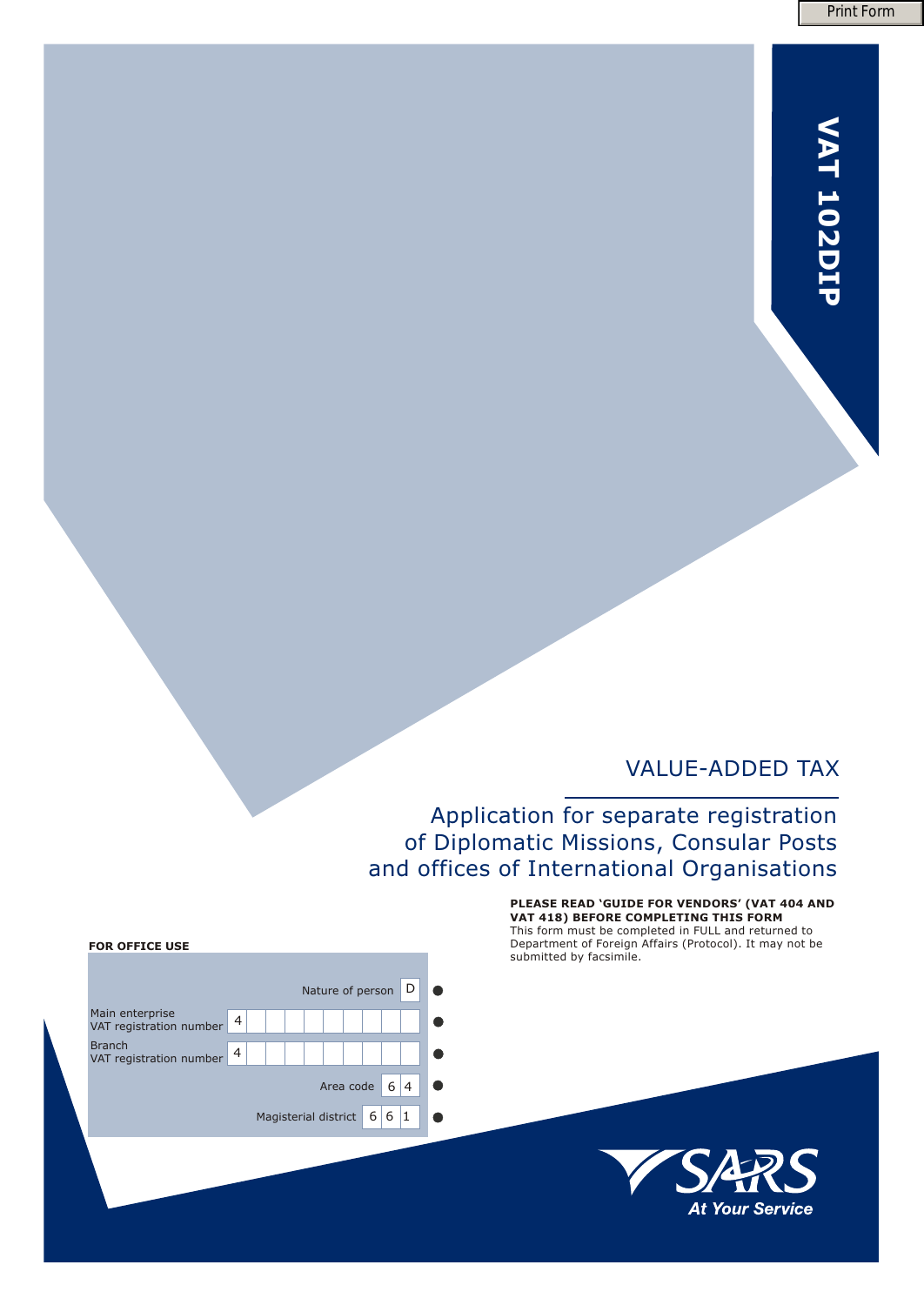#### **A vendor is deemed not to have applied for registration until the application form has been completed in full and all the required information and documentation has been furnished.**

| 1. Particulars of person applying/liable for registration<br><b>SE USE BLOCK LETTERS.</b><br><b>Nature of person</b> |   |  |  |                  |               |   |   |        |                                         |   |   |   |             |     |           |   |
|----------------------------------------------------------------------------------------------------------------------|---|--|--|------------------|---------------|---|---|--------|-----------------------------------------|---|---|---|-------------|-----|-----------|---|
| Foreign authorities                                                                                                  | D |  |  |                  |               |   |   |        |                                         |   |   |   |             |     |           |   |
| Name                                                                                                                 |   |  |  |                  |               |   |   |        |                                         |   |   |   |             |     |           |   |
|                                                                                                                      |   |  |  |                  |               |   |   |        |                                         |   |   |   |             |     |           |   |
| Trading or other name                                                                                                |   |  |  |                  |               |   |   |        |                                         |   |   |   |             |     |           |   |
|                                                                                                                      |   |  |  |                  |               |   |   |        |                                         |   |   |   |             |     |           |   |
| Date on which business will commence                                                                                 |   |  |  |                  |               |   |   |        |                                         |   |   |   |             |     |           |   |
| Date on which the person became liable for registration                                                              |   |  |  |                  |               |   |   |        |                                         |   |   |   |             |     |           |   |
| Registration number of Company/CC/Trust/Fund number                                                                  |   |  |  |                  |               |   |   |        |                                         |   |   |   |             |     |           |   |
| If not South African resident state country of<br>residence                                                          |   |  |  |                  |               |   |   |        |                                         |   |   |   |             |     |           |   |
| Your existing VAT registration number                                                                                |   |  |  |                  |               |   |   |        |                                         | 4 |   |   |             |     |           |   |
| If the VAT registration number is not available, kindly furnish the following information:                           |   |  |  |                  |               |   |   |        |                                         |   |   |   |             |     |           |   |
| Date on which the application to register the person (on form VAT101) was made                                       |   |  |  |                  |               |   |   |        |                                         |   |   |   |             |     | D         |   |
| Does the enterprise maintain an independent accounting system?                                                       |   |  |  |                  |               |   |   |        |                                         |   |   |   |             | YES | <b>NO</b> |   |
| Can the enterprise be separately identified by:                                                                      |   |  |  |                  |               |   |   |        |                                         |   |   |   |             |     |           |   |
| 1. The nature of its activities?                                                                                     |   |  |  |                  |               |   |   |        |                                         |   |   |   | <b>YES</b>  |     | <b>NO</b> |   |
| 2. Its separate locations?                                                                                           |   |  |  |                  |               |   |   |        |                                         |   |   |   | <b>YES</b>  |     | NO        |   |
| 2. Particulars of enterprise                                                                                         |   |  |  |                  |               |   |   |        |                                         |   |   |   |             |     |           |   |
| Physical business address                                                                                            |   |  |  |                  |               |   |   |        |                                         |   |   |   |             |     |           |   |
|                                                                                                                      |   |  |  |                  |               |   |   |        |                                         |   |   |   |             |     |           |   |
|                                                                                                                      |   |  |  |                  |               |   |   |        |                                         |   |   |   | Postal code |     |           |   |
| Business telephone number                                                                                            |   |  |  |                  |               | С | О | D<br>Ε |                                         | т | Ε |   |             |     |           |   |
| Facsimile number                                                                                                     |   |  |  |                  |               |   | Ο | E<br>D |                                         | F | А | X |             |     |           |   |
| Cellular phone number                                                                                                |   |  |  |                  |               |   |   |        |                                         |   |   |   |             |     |           |   |
| E-mail address                                                                                                       |   |  |  |                  |               |   |   |        |                                         |   |   |   |             |     |           |   |
| Website address                                                                                                      |   |  |  |                  |               |   |   |        |                                         |   |   |   |             |     |           |   |
| Postal address                                                                                                       |   |  |  |                  |               |   |   |        |                                         |   |   |   |             |     |           |   |
|                                                                                                                      |   |  |  |                  |               |   |   |        |                                         |   |   |   |             |     |           |   |
|                                                                                                                      |   |  |  |                  |               |   |   |        |                                         |   |   |   | Postal code |     |           |   |
| Trade classification codes                                                                                           |   |  |  | Major division 2 | $6$ $\bullet$ |   |   |        | Activity within major division $2 6 0 $ |   |   |   |             |     |           | 5 |

## **3. Financial particulars**

| Furnish the total value/anticipated total value of VAT standard-rated budgeted refunds for a period of 12 months |    |
|------------------------------------------------------------------------------------------------------------------|----|
| VAT standard-rated budgeted refunds                                                                              | R. |
| Tax Period*                                                                                                      |    |
| <b>Category C</b> (monthly tax periods)                                                                          |    |
| Date on which the enterprise commenced/will commence                                                             |    |
| Date on which the person became/will become liable for registration                                              |    |
| <b>Accounting basis</b>                                                                                          |    |
| Payments basis<br>● Proof of payment must be provided with each claim.                                           |    |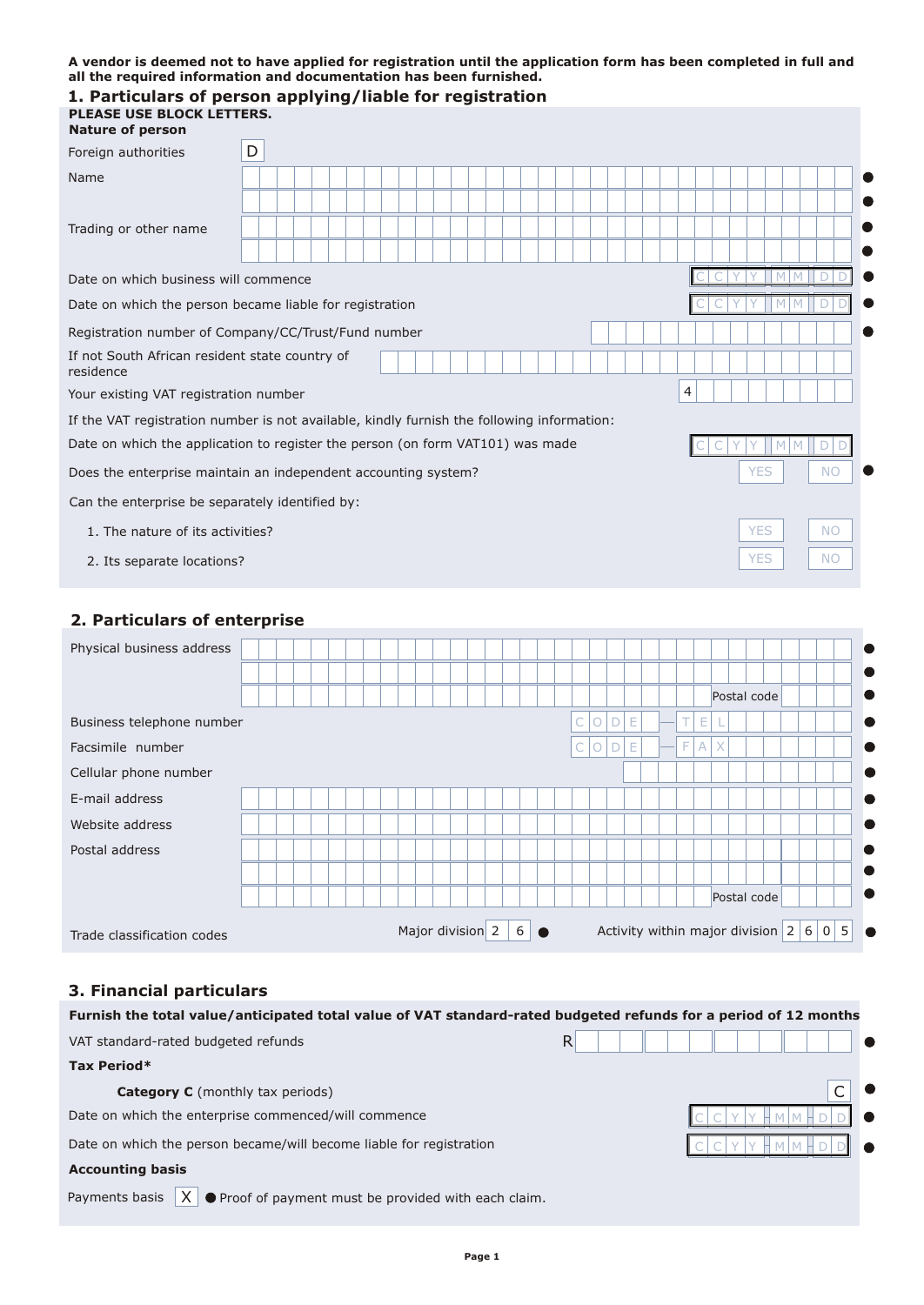#### **4. Particulars of representative person**

The representative vendor is a natural person residing in South Africa who is, in terms of section 46 of the VAT Act 89 of 1991 responsible for performing the duties of the vendor as required by the VAT Act.

| Initials                                                                                                                                                                                                                                                                                                                                                                                                                                                                                                                                                                                                                                                            |                                                                                                            |                      |  |         |              |       |                      |             |                    |  |
|---------------------------------------------------------------------------------------------------------------------------------------------------------------------------------------------------------------------------------------------------------------------------------------------------------------------------------------------------------------------------------------------------------------------------------------------------------------------------------------------------------------------------------------------------------------------------------------------------------------------------------------------------------------------|------------------------------------------------------------------------------------------------------------|----------------------|--|---------|--------------|-------|----------------------|-------------|--------------------|--|
| Surname                                                                                                                                                                                                                                                                                                                                                                                                                                                                                                                                                                                                                                                             |                                                                                                            |                      |  |         |              |       |                      |             |                    |  |
| Capacity                                                                                                                                                                                                                                                                                                                                                                                                                                                                                                                                                                                                                                                            | Accounting Officer                                                                                         | X                    |  |         |              |       |                      |             |                    |  |
| Physical address<br>(not postal box number -<br>must be a South African<br>address)                                                                                                                                                                                                                                                                                                                                                                                                                                                                                                                                                                                 |                                                                                                            |                      |  |         |              |       |                      | Postal code |                    |  |
| Contact telephone number                                                                                                                                                                                                                                                                                                                                                                                                                                                                                                                                                                                                                                            |                                                                                                            |                      |  |         | $\circ$<br>D |       |                      |             |                    |  |
| Cellular phone number                                                                                                                                                                                                                                                                                                                                                                                                                                                                                                                                                                                                                                               |                                                                                                            |                      |  |         |              |       |                      |             |                    |  |
| E-mail address                                                                                                                                                                                                                                                                                                                                                                                                                                                                                                                                                                                                                                                      |                                                                                                            |                      |  |         |              |       |                      |             |                    |  |
| A representative vendor will, as regards to the money controlled by him/her or transactions concluded by him/her in his<br>representative capacity, be liable for the tax, interest or penalties as though the liabilities have been incurred in his/her<br>personal capacity. However, the liability is deemed in his/her representative capacity only. [Section 48(2)]                                                                                                                                                                                                                                                                                            |                                                                                                            |                      |  |         |              |       |                      |             |                    |  |
| In terms of Section 48(8) of the Act, every representative vendor shall remain responsible for performing the duties imposed<br>on him/her by the Act until such time as he/she notifies the Commissioner in writing that he/she no longer acts as<br>representative vendor, or until the Commissioner has been notified of the name and address of another person who shall act<br>as representative vendor. Failing to comply with these requirements, is an offence which can result in imprisonment and/or<br>a fine.<br>Representative vendors must ensure that they know the provisions of the VAT Act.<br>Declaration to be signed by representative vendor: |                                                                                                            |                      |  |         |              |       |                      |             |                    |  |
| I                                                                                                                                                                                                                                                                                                                                                                                                                                                                                                                                                                                                                                                                   |                                                                                                            | ID / Passport number |  |         |              |       |                      |             | the representative |  |
| vendor for this vendor hereby declare that I am fully aware of my duties, responsibilities and liabilities as per the Value-<br>Added Tax Act, no. 89 of 1991, as amended.<br>Signed:                                                                                                                                                                                                                                                                                                                                                                                                                                                                               |                                                                                                            |                      |  |         |              | Date: |                      |             |                    |  |
| 5. Banking particulars (Must be a registered bank in South Africa)                                                                                                                                                                                                                                                                                                                                                                                                                                                                                                                                                                                                  |                                                                                                            |                      |  |         |              |       |                      |             |                    |  |
| Name of account holder                                                                                                                                                                                                                                                                                                                                                                                                                                                                                                                                                                                                                                              |                                                                                                            |                      |  |         |              |       |                      |             |                    |  |
| Type of account                                                                                                                                                                                                                                                                                                                                                                                                                                                                                                                                                                                                                                                     |                                                                                                            |                      |  | Current |              |       | Savings <sup>2</sup> |             | Transmission 3     |  |
| Bank branch number (at least six numbers)                                                                                                                                                                                                                                                                                                                                                                                                                                                                                                                                                                                                                           |                                                                                                            |                      |  |         |              |       |                      |             |                    |  |
| Account number                                                                                                                                                                                                                                                                                                                                                                                                                                                                                                                                                                                                                                                      |                                                                                                            |                      |  |         |              |       |                      |             |                    |  |
| 6. Attachments required of person or representative vendor applying for registration                                                                                                                                                                                                                                                                                                                                                                                                                                                                                                                                                                                |                                                                                                            |                      |  |         |              |       |                      |             |                    |  |
|                                                                                                                                                                                                                                                                                                                                                                                                                                                                                                                                                                                                                                                                     | Certified copy of latest bank statement or original cancelled cheque, or original letter from your banker. |                      |  |         |              |       |                      |             |                    |  |

Confirmation from Department of Foreign Affairs acknowledgment of accreditation plus *Note verbale*

Certified copy of passport/id document of the representative person

2 3